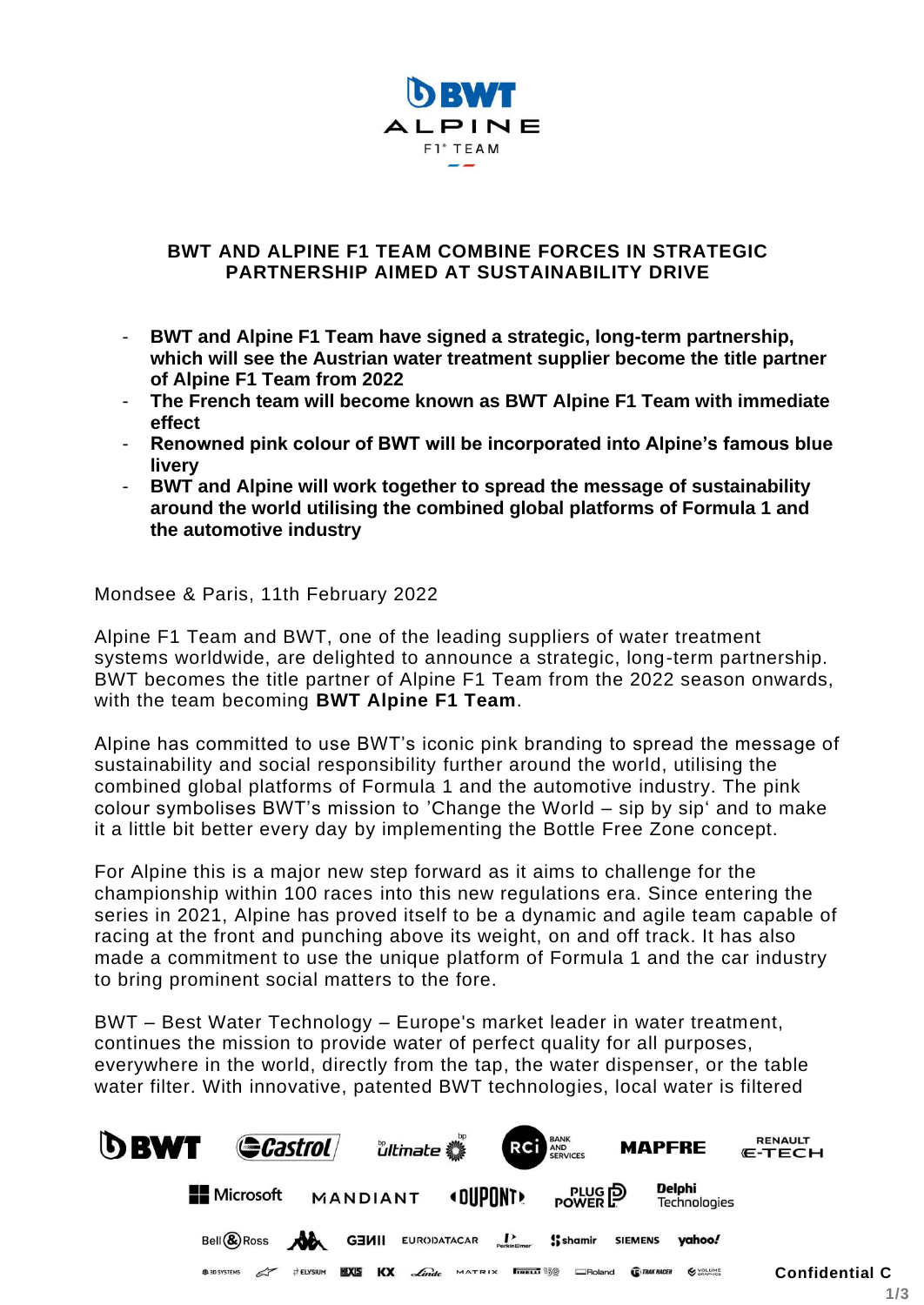and at the same time enriched with valuable minerals and trace elements such as magnesium, zinc, and silicate, saving the time and energy-consuming transport, storage, and disposal of water bottles.

Alpine F1 Team and BWT are dedicated to working collectively to analyse its impact on the wider world and drastically reduce its carbon footprint across its respective fields. An elimination of single use plastic consumption is just the first step.

# **Cédric Journel, Alpine Sales and Marketing Vice President**, said:

*"We are excited to announce that BWT will be the title partner for Alpine F1 Team for the next years. Both Alpine's and BWT's sustainability agendas are fully aligned on eliminating single use plastics and we are pleased to join forces to convince many people around the globe, our employees, partners, customers and fans to reduce plastic waste. In parallel we will use the huge global platform F1 provides to support BWT in their fight against the unfair distribution of clean, safe and healthy drinking water."* 

# **Lutz Hübner, CMO of BWT**, said:

*"We are proud to become part of BWT Alpine F1 Team as its title partner. With our unique and patented water treatment technologies and Alpine's large global following, we can help to 'Change the world – sip by sip'. The first stage will be to create BWT Bottle Free Zones across all the Alpine factories and at race events. The joining of forces to increase awareness, as well as to fight for sustainability, aligns BWT and Alpine perfectly. Besides that, BWT has been investing for more than two decades in the development of membranes for our future hydrogenpowered economy. We are meanwhile one of the world's leading suppliers in membranes for the production of green hydrogen and in membranes for fuel cells – the energy converter of the 21st century. Together with our new partners, we will contribute to emission-free racing and sustainable fuel cell electric mobility."*

# **About Alpine F1 Team**

Alpine F1 Team competes in the FIA Formula One World Championship with Grand Prix winner Esteban Ocon and two-time World Champion Fernando Alonso. Led by Laurent Rossi, the team won the Hungarian Grand Prix in its first year of competition in 2021 and scored a podium finish at the Qatar Grand Prix to finish fifth in the Constructors' Championship. Alpine is the French sports car brand founded in 1955 by Jean Rédélé and is today Renault Group's dedicated brand for innovative, authentic and exclusive sports cars. An enlarged Business Unit allows Alpine to benefit from the heritage and expertise of its historic Dieppe plant as well as the engineering expertise of the Alpine F1 Team, Alpine Racing and Alpine Cars.

# **About BWT**

The Best Water Technology Group is Europe's leading water technology company with a staff of more than 5,500, working on innovative, economic and ecologically